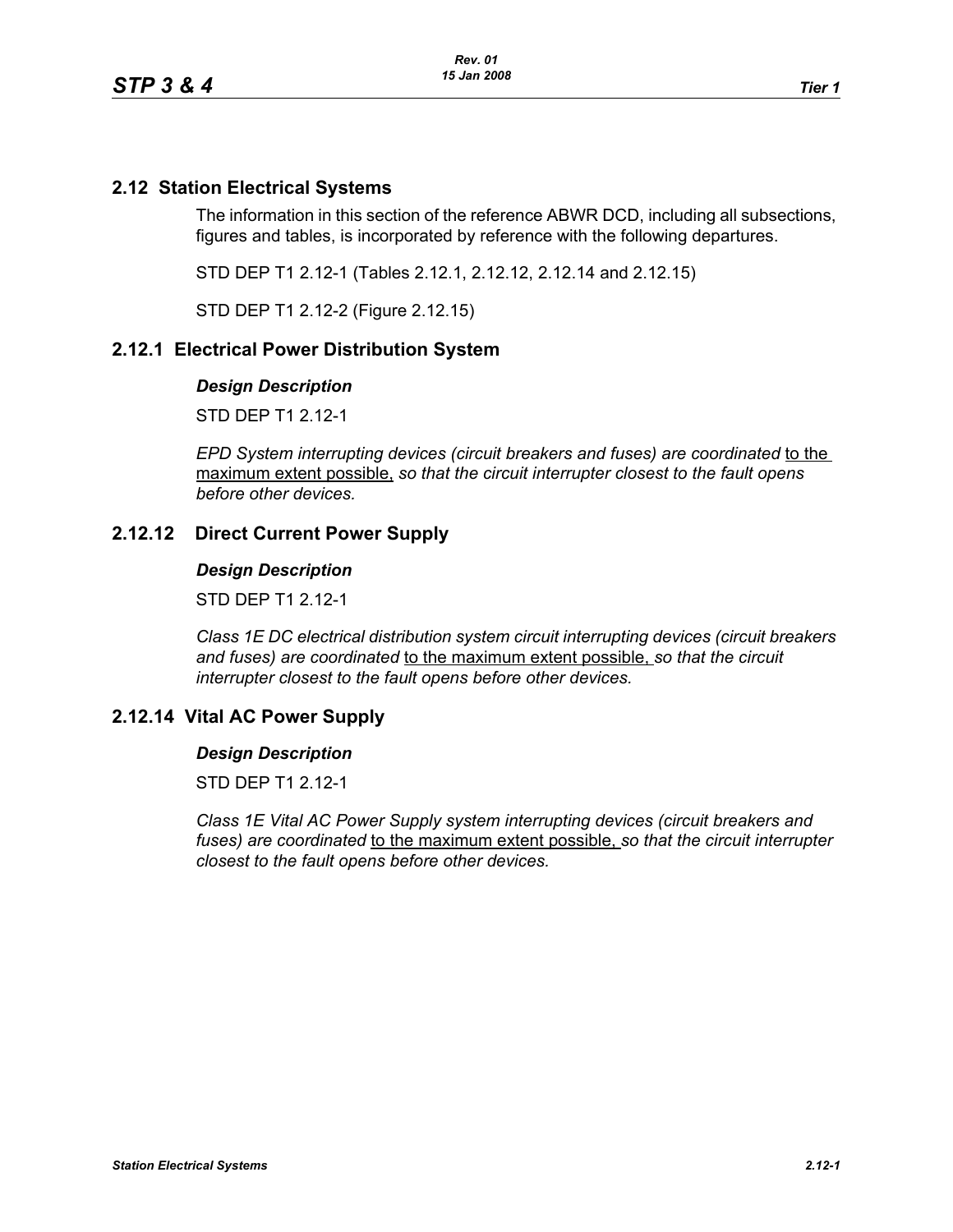# **2.12.15 Instrument and Control Power Supply**

### *Design Description*

STD DEP T1 2.12-2

*The Class 1E Instrument and Control Power Supply consists of three* four *divisions (Division I, II, and III,* and IV*) of interruptible power supplies with their respective distribution panels. Each Class 1E power supply provides interruptible, regulated AC power to Class 1E circuits which do not require continuity of power during a loss of preferred power (LOPP).*

STD DEP T1 2.12-1

*Class 1E Instrument and Control Power Supply system interrupting devices (circuit breakers and fuses) are coordinated* to the maximum extent possible, *so that the circuit interrupter closest to the fault opens before other devices.*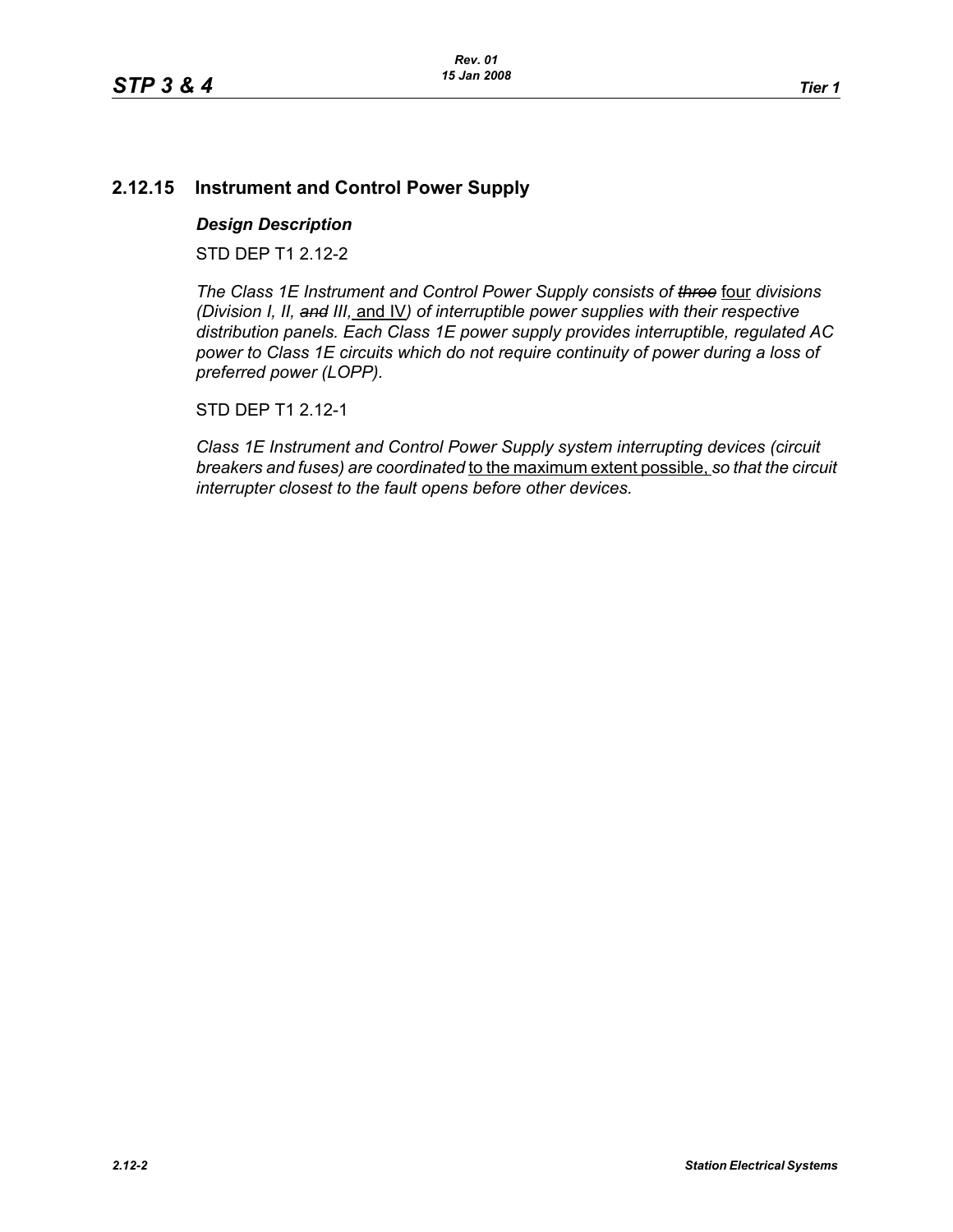|                                                                                                                                                                                                           | Table 2.12.1 Electric Power Distribution System                                                                                                                                                                                                                                                                                                                                                                                                                                                                                      |                                                                                                                                                                                                                                                                                                                                                                                                                                                                                                                                                                                                                                                                                                                                                                                                                                                                                                                                                   |
|-----------------------------------------------------------------------------------------------------------------------------------------------------------------------------------------------------------|--------------------------------------------------------------------------------------------------------------------------------------------------------------------------------------------------------------------------------------------------------------------------------------------------------------------------------------------------------------------------------------------------------------------------------------------------------------------------------------------------------------------------------------|---------------------------------------------------------------------------------------------------------------------------------------------------------------------------------------------------------------------------------------------------------------------------------------------------------------------------------------------------------------------------------------------------------------------------------------------------------------------------------------------------------------------------------------------------------------------------------------------------------------------------------------------------------------------------------------------------------------------------------------------------------------------------------------------------------------------------------------------------------------------------------------------------------------------------------------------------|
|                                                                                                                                                                                                           | Inspections, Tests, Analyses and Acceptance Criteria                                                                                                                                                                                                                                                                                                                                                                                                                                                                                 |                                                                                                                                                                                                                                                                                                                                                                                                                                                                                                                                                                                                                                                                                                                                                                                                                                                                                                                                                   |
| Design Commitment                                                                                                                                                                                         | Inspections, Tests, Analyses                                                                                                                                                                                                                                                                                                                                                                                                                                                                                                         | Acceptance Criteria                                                                                                                                                                                                                                                                                                                                                                                                                                                                                                                                                                                                                                                                                                                                                                                                                                                                                                                               |
| breakers and fuses) are coordinated to the<br>circuit interrupter closest to the fault opens<br>EPD System interrupting devices (circuit<br>maximum extent possible, so that the<br>before other devices. | 11. Analyses for the as-built EPD System to<br>determine circuit interrupting device<br>coordination will be performed.                                                                                                                                                                                                                                                                                                                                                                                                              | 11. Analyses for the as-built EPD System exist<br>interrupter closest to the fault will open<br>extent possible, the analyzed circuit<br>and conclude that, to the maximum<br>before other devices.                                                                                                                                                                                                                                                                                                                                                                                                                                                                                                                                                                                                                                                                                                                                               |
| utilization equipment's voltage tolerance<br>The EPD System supplies an operating<br>voltage at the terminals of the Class 1E<br>utilization equipment that is within the<br>limits.                      | System will be conducted by operating<br>Analyses for the as-built EPD System<br>System preoperational and Startup<br>will be performed for the operating<br>Type tests at manufacturer's shop<br>tests will be conducted of the as-<br>Tests of the as built Class 1E EPD<br>connected Class 1E loads at their<br>to determine voltage drops will be<br>voltage range of the Class 1E<br>built Class 1E EPD System.<br><del>analyzed minimum voltage.</del><br>electrical equipment<br>performed.<br>ቀ<br>ن<br>خ<br>$\vec{a}$<br>22 | Connected Class 1E loads operate at<br>operating range is within the tested<br>operating range for the as-installed<br>Analyses for the as-built EPD System<br>exist and conclude that the analyzed<br>equipment's voltage tolerance limits,<br>compared against system voltage<br><del>their analyzed minimum voltage, as</del><br>terminals of the Class 1E utilization<br>analysis of the as-built Class 1E<br>Manufacturer's type test reports<br>as determined by their nameplate<br>equipment is within the utilization<br>operating voltage supplied at the<br>preoperational test reports are<br>voltage range for the Class 1E<br>comparison conclude that the<br>available voltage is within the<br><del>determined by the voltage drop</del><br>EPD system. The results of<br>exist and conclude that the<br>The test voltages from<br>electrical equipment.<br>equipment.<br>analyses.<br>ratings.<br>خ<br>4<br>$\vec{a}$<br>ن<br>22. |

# **STP 3 & 4** *TD 3 & 4 Tier 1 Tier 1*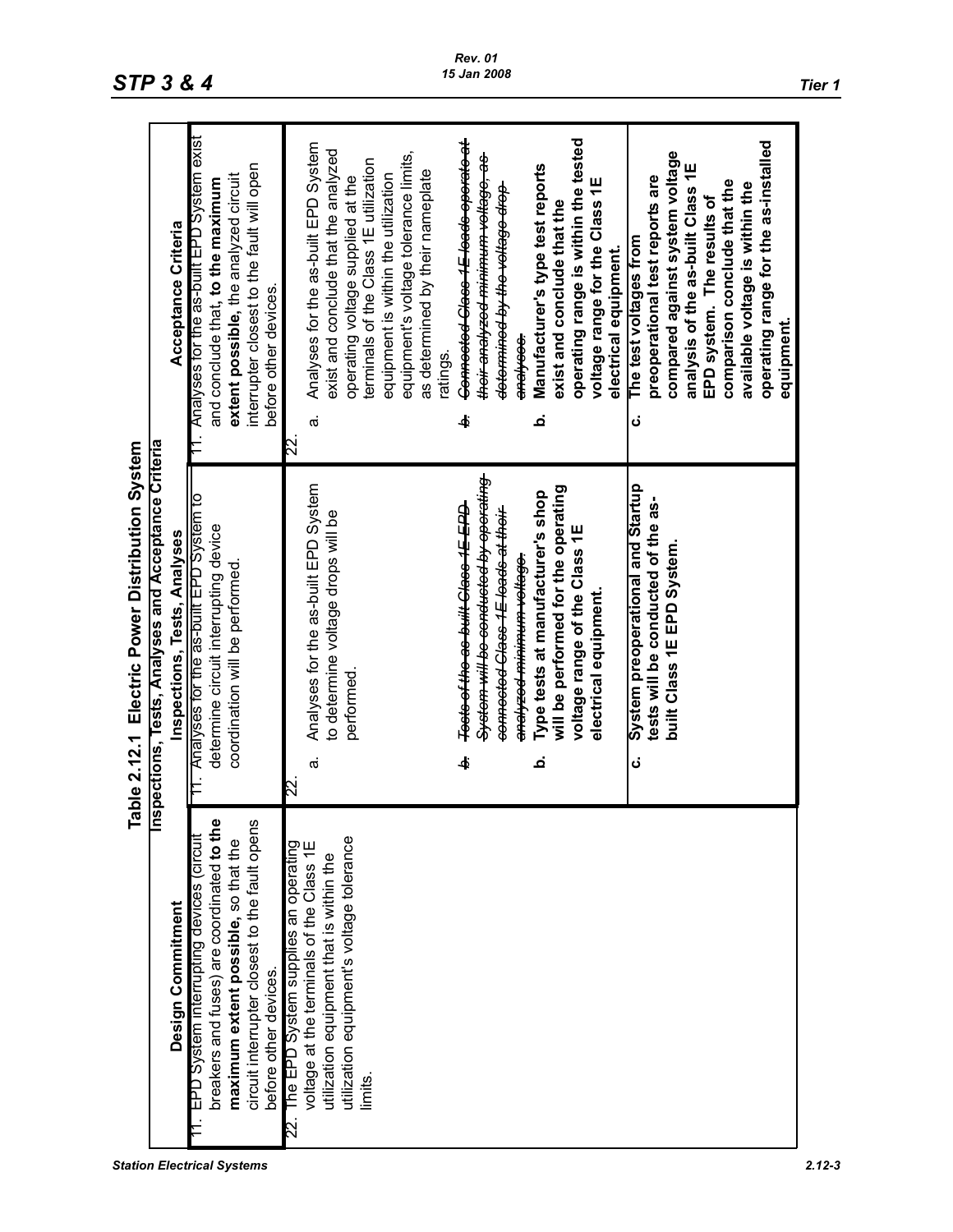|                                              | Inspections, Tests, Analyses and Acceptance Criteria |                                             |
|----------------------------------------------|------------------------------------------------------|---------------------------------------------|
| Design Commitment                            | Inspections, Tests, Analyses                         | Acceptance Criteria                         |
| Class 1E DC electrical distribution          | 18. Analyses for the as-built Class 1E DC            | 8. Analyses for the as-built Class 1E DC    |
| system circuit interrupting devices (circuit | electrical distribution system to                    | electrical distribution system circuit      |
| breakers and fuses) are coordinated to       | determine circuit interrupting device                | interrupting devices exist and conclude     |
| the maximum extent possible, so that         | coordination will be performed.                      | that, to the maximum extent possible,       |
| the circuit interrupter closest to the fault |                                                      | the analyzed circuit interrupter closest to |
| opens before other devices.                  |                                                      | the fault will open before other devices.   |

# Table 2.12.12 Direct Current Power Supply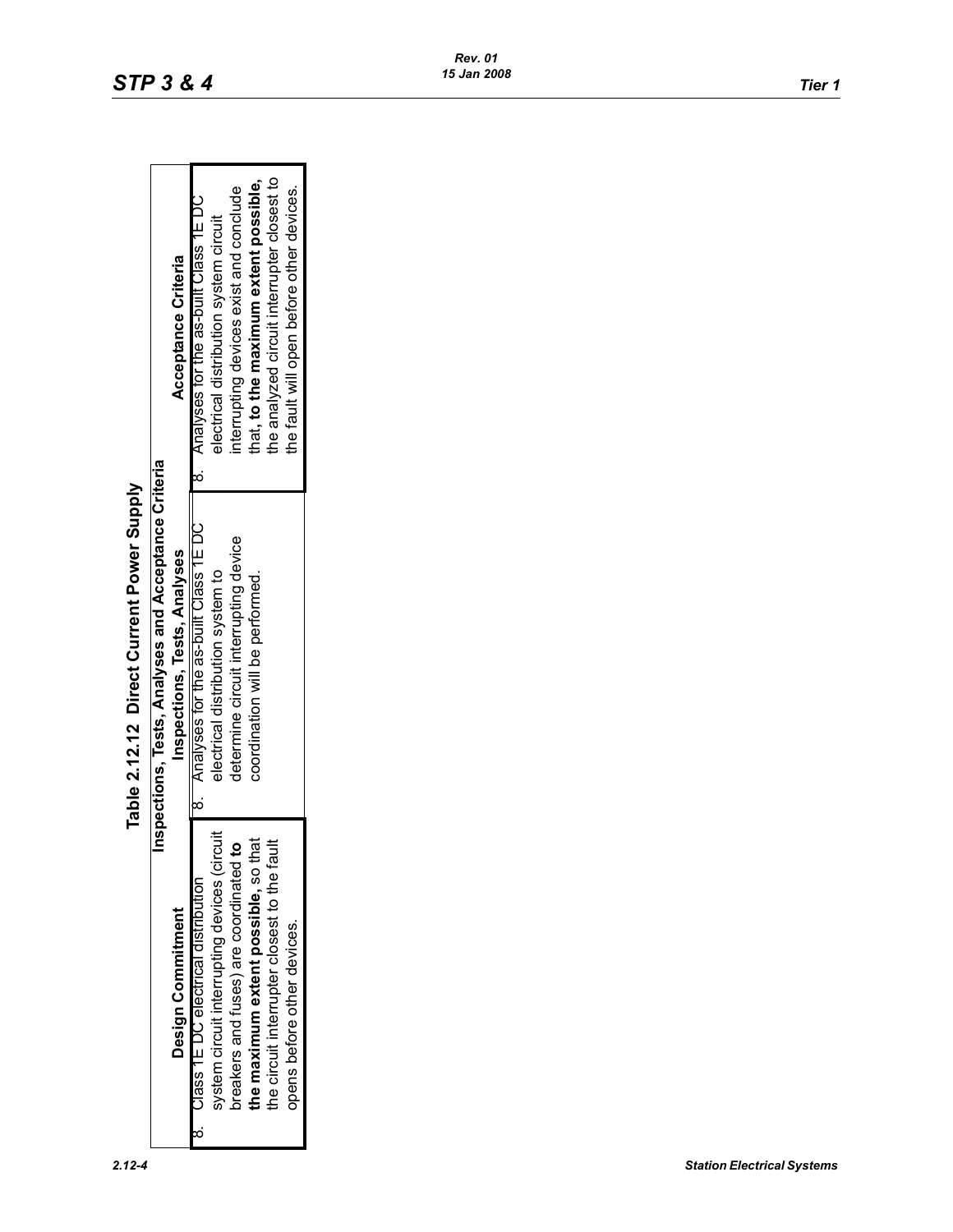| <b>Station Electrical Systems</b> | 2.12-5 |
|-----------------------------------|--------|
|                                   |        |

|                                                   | Table 2.12.12 Direct Current Power Supply (Continued) |                                                      |
|---------------------------------------------------|-------------------------------------------------------|------------------------------------------------------|
|                                                   | Inspections, Tests, Analyses and Acceptance Criteria  |                                                      |
| Design Commitment                                 | Inspections, Tests, Analyses                          | Acceptance Criteria                                  |
| The Class 1E DC electrical distribution           |                                                       |                                                      |
| $\vec{a}$<br>system supplies an operating voltage | Analyses for the as-built Class 1E<br>$\vec{\sigma}$  | Analyses for the as-built Class 1E<br>$\vec{\sigma}$ |
| the terminals of the Class 1E utilization         | OC electrical distribution system to                  | DC electrical distribution system                    |
| equipment that is within the utilization          | determine system voltage drops will                   | exist and conclude that the analyzed                 |
| equipment's voltage tolerance limits.             | be performed.                                         | operating voltage supplied at the                    |
|                                                   |                                                       | terminals of the Class 1E utilization                |
|                                                   |                                                       | equipment is within the utilization                  |
|                                                   |                                                       | equipment's voltage tolerance limits,                |
|                                                   |                                                       | as determined by their nameplate                     |
|                                                   |                                                       | ratings.                                             |
|                                                   | Tests of the as built Class 1E DC<br>ن<br>ف           | Connected as built Class 1E loads<br>ä               |
|                                                   | <del>system will be conducted by</del>                | operate at less than or equal to the                 |
|                                                   | operating connected Class 1E loads                    | <del>minimum allowable battery voltage</del>         |
|                                                   | at less than or equal to the minimum                  | <del>and at greater than or equal to the</del>       |
|                                                   | <del>allowable battery voltage and at</del>           | <del>maximum battery charging voltage.</del>         |
|                                                   | greater than or equal to the                          |                                                      |
|                                                   | maximum battery charging voltage.                     |                                                      |
|                                                   | Type tests at manufacturer's shop<br>Ġ                | Manufacturer's type test reports<br>خ                |
|                                                   | will be performed for the                             | exist and conclude that the                          |
|                                                   | operating voltage range of the                        | operating range is within the                        |
|                                                   | Class 1E DC electrical equipment.                     | tested voltage range for the Class                   |
|                                                   |                                                       | 1E DC electrical equipment.                          |
|                                                   | System preoperational tests will<br>ن                 | The test voltages from<br>ن                          |
|                                                   | be conducted on the as-built                          | preoperational test reports are                      |
|                                                   | Class 1E DC system                                    | compared against system voltage                      |
|                                                   |                                                       | analysis of the as-built Class 1E                    |
|                                                   |                                                       | EPD system. The results of                           |
|                                                   |                                                       | comparison conclude that the                         |
|                                                   |                                                       | available voltage is within the                      |
|                                                   |                                                       | operating range for the as-                          |
|                                                   |                                                       | installed DC equipment.                              |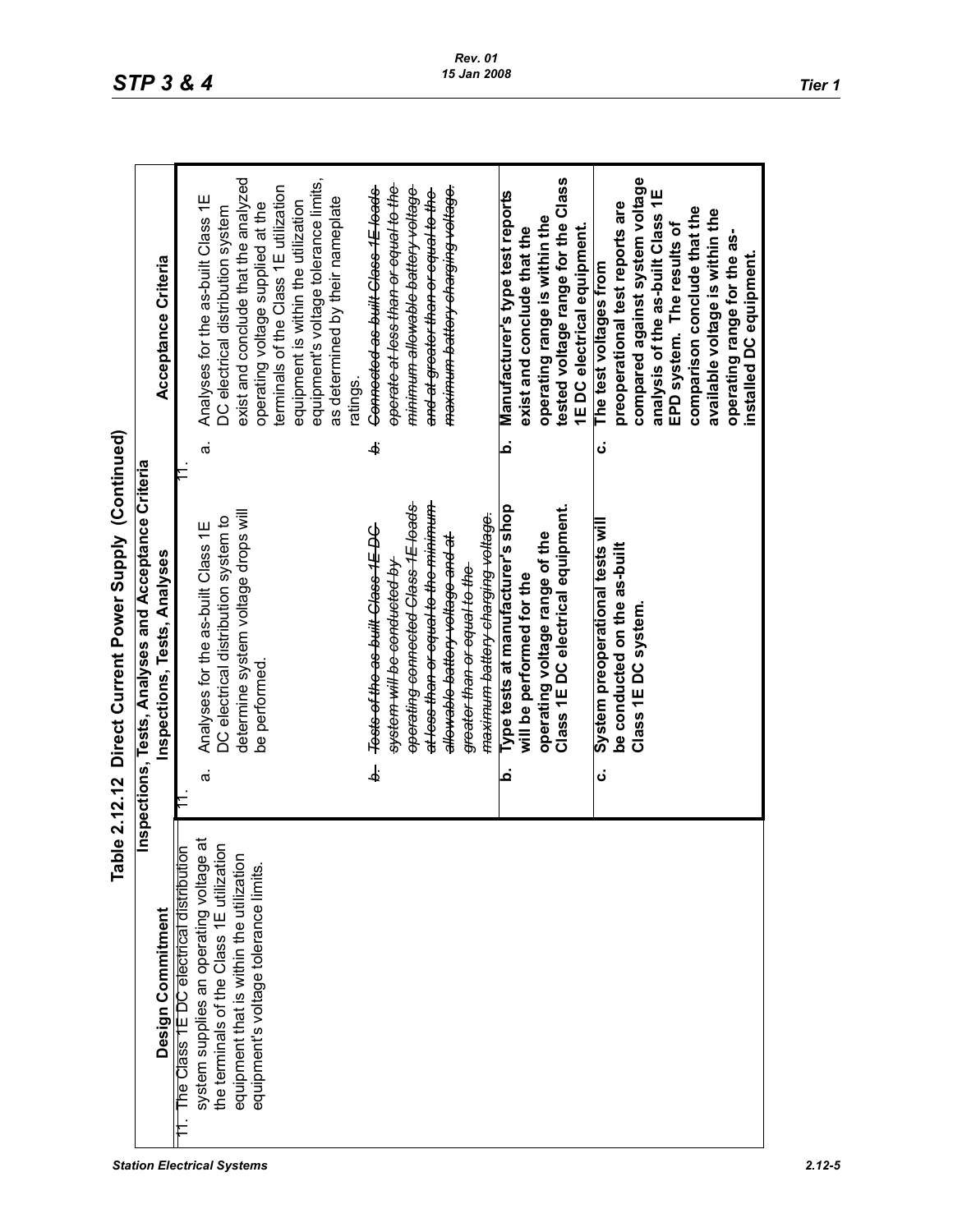Τ

 $\Gamma$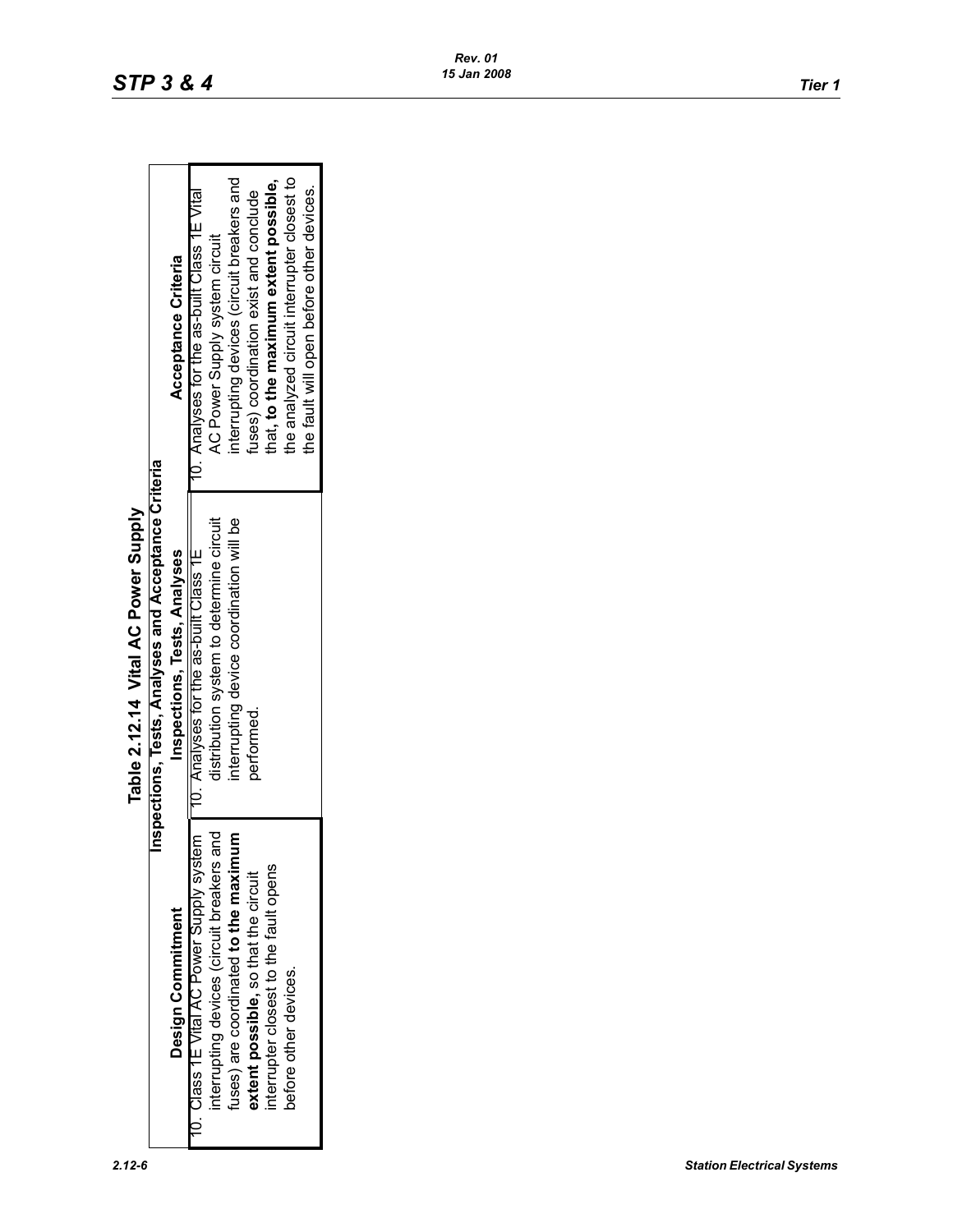|                                             | Table 2.12.15 Instrument and Control Power Supply    |                                              |
|---------------------------------------------|------------------------------------------------------|----------------------------------------------|
|                                             | Inspections, Tests, Analyses and Acceptance Criteria |                                              |
| Design Commitment                           | Inspections, Tests, Analyses                         | Acceptance Criteria                          |
| 9. Class 1E Instrument and Control Power    | 19. Analyses for the as-built Class 1E               | 9. Analyses for the as-built Class 1E        |
| Supply system interrupting devices (circuit | distribution system to determine circuit             | Instrument and Control Power Supply          |
| breakers and fuses) are coordinated to the  | interrupting device coordination will be             | system circuit interrupting devices (circuit |
| maximum extent possible, so that the        | performed.                                           | breakers and fuses) coordination exist and   |
| circuit interrupter closest the fault opens |                                                      | conclude that, to the maximum extent         |
| before other devices.                       |                                                      | possible, the analyzed circuit interrupter   |
|                                             |                                                      | closest to the fault will open before other  |
|                                             |                                                      | devices                                      |
|                                             |                                                      |                                              |